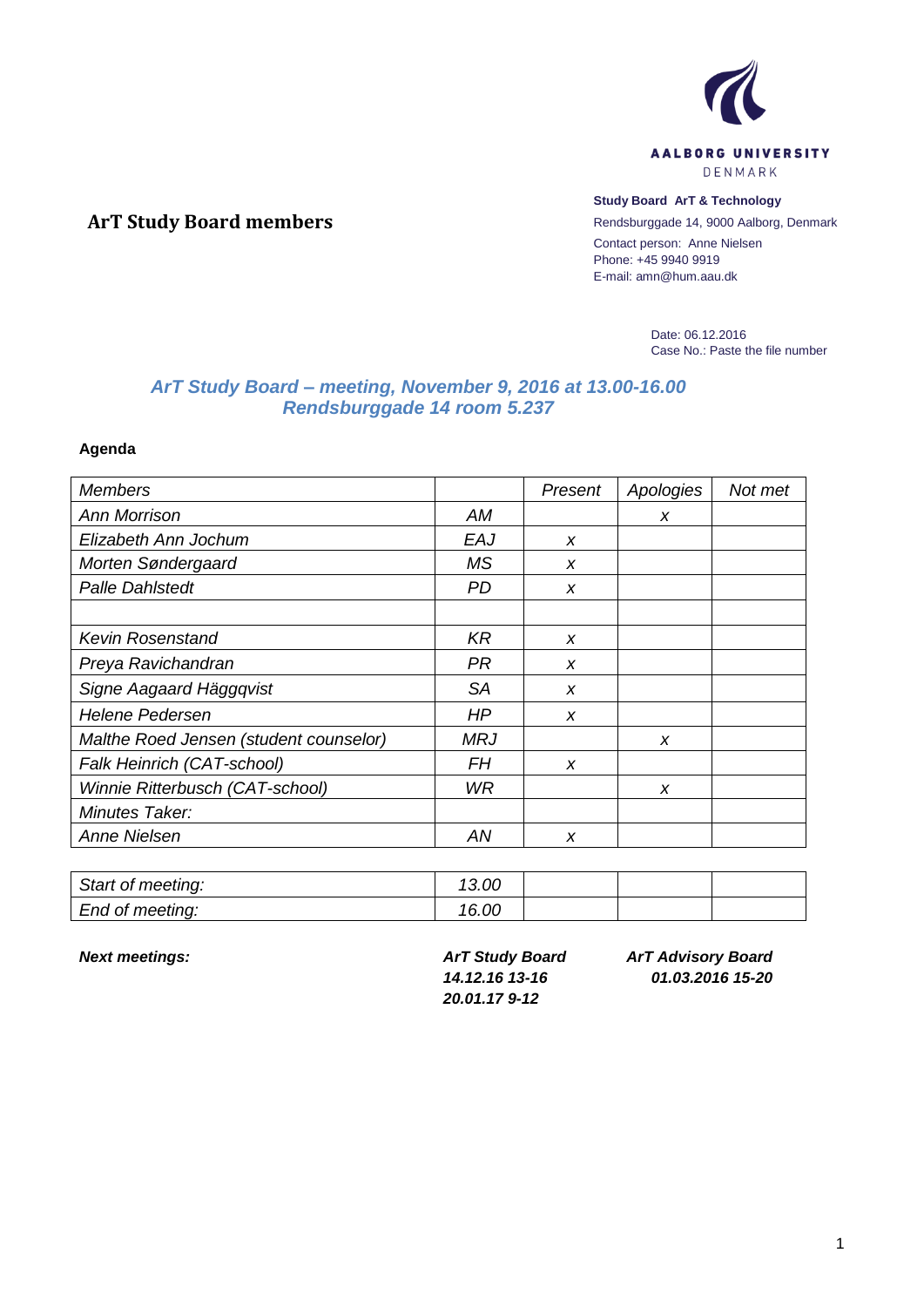

| Items: | Subject:                                                                                                                                                                                                                                                                                                                                                                                                                                                        |
|--------|-----------------------------------------------------------------------------------------------------------------------------------------------------------------------------------------------------------------------------------------------------------------------------------------------------------------------------------------------------------------------------------------------------------------------------------------------------------------|
| 1.     | Approval of Agenda 09.11.2016                                                                                                                                                                                                                                                                                                                                                                                                                                   |
|        | Item 4 - Ad: Final evaluation for ArT-BA                                                                                                                                                                                                                                                                                                                                                                                                                        |
|        | approved hereby                                                                                                                                                                                                                                                                                                                                                                                                                                                 |
| 2.     | Approval of Minutes 28.09.2016 (Attached)                                                                                                                                                                                                                                                                                                                                                                                                                       |
|        | Approved                                                                                                                                                                                                                                                                                                                                                                                                                                                        |
| 3.     | News:                                                                                                                                                                                                                                                                                                                                                                                                                                                           |
|        | <b>Head of Study (PD)</b>                                                                                                                                                                                                                                                                                                                                                                                                                                       |
|        | EAJ is approved by the Dean of HUMFAK.<br>$\overline{\phantom{a}}$<br>Joint Semester Meeting with all ArT students - very nice and interesting projects - and a giving day.<br>$\overline{\phantom{a}}$<br>Exhibition group has to meet this week to plan exhibition 1.-2. December. (PD)<br>$\overline{\phantom{a}}$                                                                                                                                           |
|        | <b>Students (SAH)</b>                                                                                                                                                                                                                                                                                                                                                                                                                                           |
|        | HP is a full member of the board from now and until next period (01.02.17).                                                                                                                                                                                                                                                                                                                                                                                     |
|        | <b>Students Supervisors (MRJ)</b>                                                                                                                                                                                                                                                                                                                                                                                                                               |
|        | No news.                                                                                                                                                                                                                                                                                                                                                                                                                                                        |
|        | <b>CAT-School (FH/WRB)</b>                                                                                                                                                                                                                                                                                                                                                                                                                                      |
|        | The CAT-school is very busy at the moment with preparing meetings about KDM accreditation.<br>$\overline{\phantom{a}}$<br>The plan for merging the study board under CAT-school is postponed until the result of the accredi-<br>$\qquad \qquad \blacksquare$<br>tation.<br>The HUMFAK is working on a merge of all study boards under the Department of Communication<br>$\overline{\phantom{a}}$<br>and Phycology into one new School-from January 1st, 2017. |
| 4.     | <b>Semester Evaluation Report - Spring 2016</b>                                                                                                                                                                                                                                                                                                                                                                                                                 |
|        | ArT2 (Line Marie Bruun Jespersen (LMBJ))<br>$\qquad \qquad \blacksquare$<br>ArT6 (PD)<br>$\overline{\phantom{a}}$                                                                                                                                                                                                                                                                                                                                               |
|        | Final evaluation for ArT-BA (PD)<br>$\overline{\phantom{a}}$                                                                                                                                                                                                                                                                                                                                                                                                    |
|        | ArT2 - Highlite most important thing.                                                                                                                                                                                                                                                                                                                                                                                                                           |
|        | Some of the courses had too many readings and some lectures are settled too fast - the students<br>-<br>suffer under those limits of too short lessons.<br>Students feel that there is a heavy workload in the academic and theoretical courses connected to<br>$\overline{\phantom{a}}$                                                                                                                                                                        |
|        | AIC and HAT. They ask for more lectures.                                                                                                                                                                                                                                                                                                                                                                                                                        |
|        | The coordination between the courses - too much overlap in perception courses and artistic meth-<br>$\overline{\phantom{a}}$<br>odology.                                                                                                                                                                                                                                                                                                                        |
|        | Moving the exhibition into the open space - mixed opinions - some love it and others hate it<br>-<br>Mixed opinions about learning too little and some think they are overloaded with work.<br>-                                                                                                                                                                                                                                                                |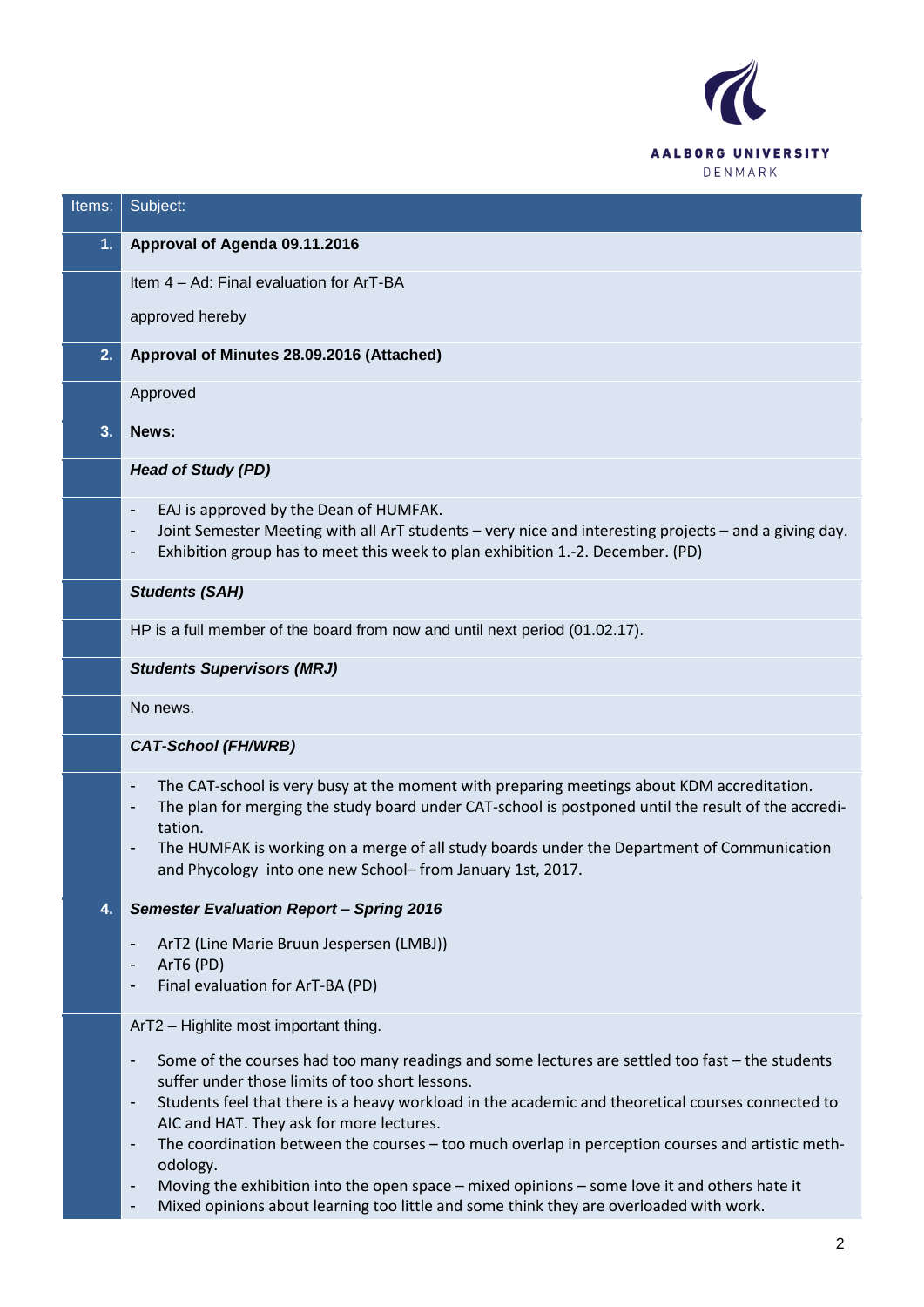

LMBJ was happy about how the semester was carried out – starting with basic knowledge and adding more and more tools – ending up with knowledge.

# ArT6

- Quite well
- Entrepreneurship was not good different opinions about this course.
- Happy about the independent work.
- Equipment complaints.
- Teachers have to speak English.
- Art and Entrepreneurship has to improve.

Final evaluation for ArT-BA

- 10 out of 23 possible students answered.
- In general quite positive responding.
- Different opinions about the academic level. Some think it needs to be higher and some think that the study has to be more practical.
- Courses have to synchronize with the project subject.
- Lack of progression

EAJ suggests having academic methodology each semester – to structure the knowledge (has to be approved at the Study Board and needs a change of Study Regulation).

Combine stuff better – through the project and the exhibition. This is the supervisors chance to put knowledge into the students.

Think across semesters – strategy for when the teaching has a link to past presentations.

Second set of learning goals – that goes across all semesters – needs to be more visible for the students.

Refreshing how it is – and tell the teachers about which / how the courses are run.

Prefer that it is not the same teacher that teaches in academic writing.

Being more observative to work in groups.

Workload – OK. Some courses has too much and some has too little – should be more all over the semester.

Positive feedback about the Art-lab personal.

Collaboration in between semesters could be better - encourage the contacts semesters between.

#### **Studienævnsrapport – 2016**

The Study Board went through "Studienævnsrapporten - 2016".

There is not much to be worried about – as the red zone mark according page 7:

"Overskridelse af normeret studienævn" – is 2 or 3 students that have got dispensation for private matters. But the Study Board will follow the statistic very carefully and are aware of taking care of students with special needs.

**5. Planning Spring 2017**